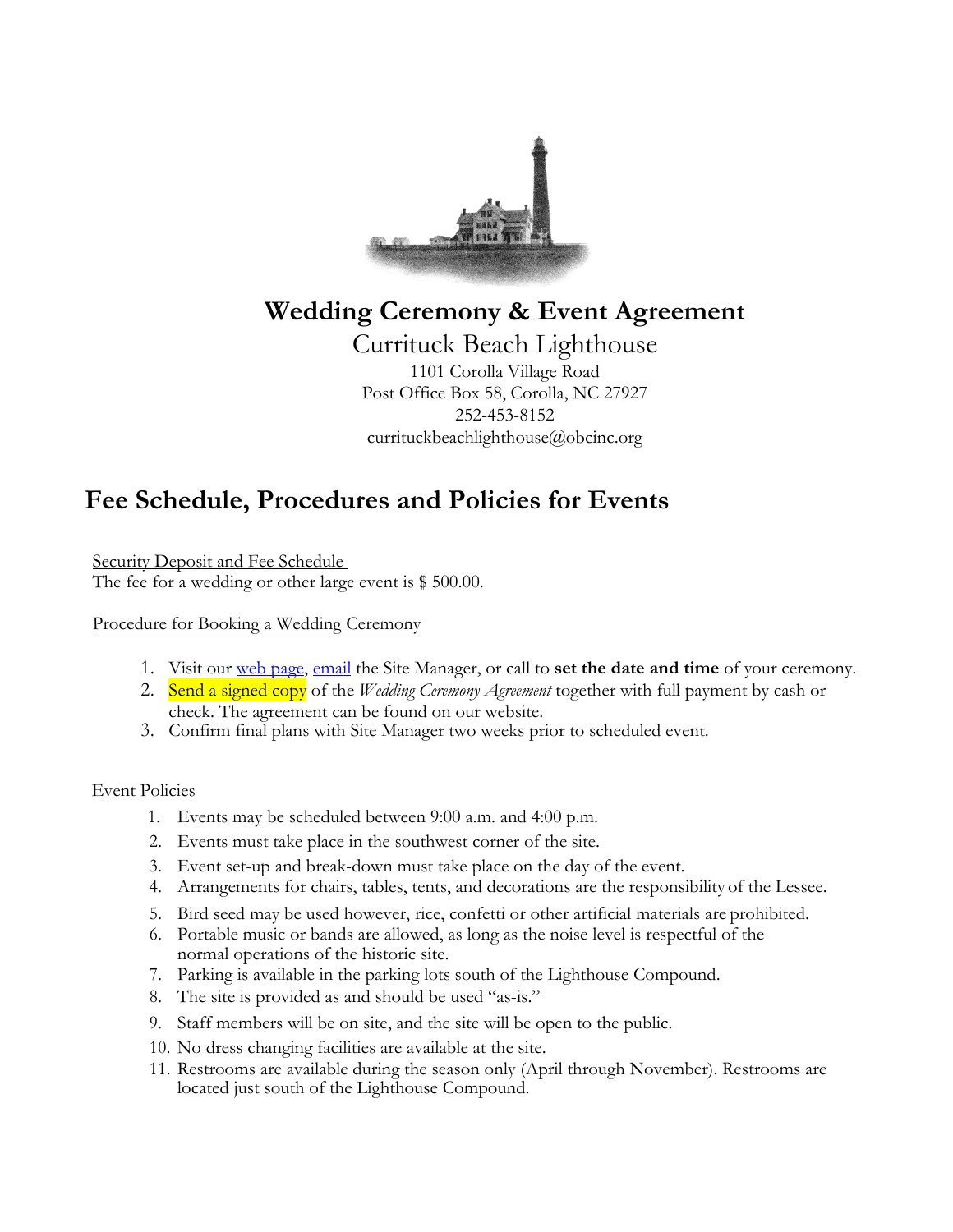- 12. Motorized vehicles are prohibited within the fenced compound.
- 13. The regular \$10 per person fee and sign-in requirement shall apply to guests who wish to climb the lighthouse.
- 14. The marrying couple and their photographer may climb lighthouse for free within one week of wedding date.
- 15. Neither Lessee nor any contracted services for the ceremony shall dig on-site for any reason.
- 16. Alcohol is prohibited on site.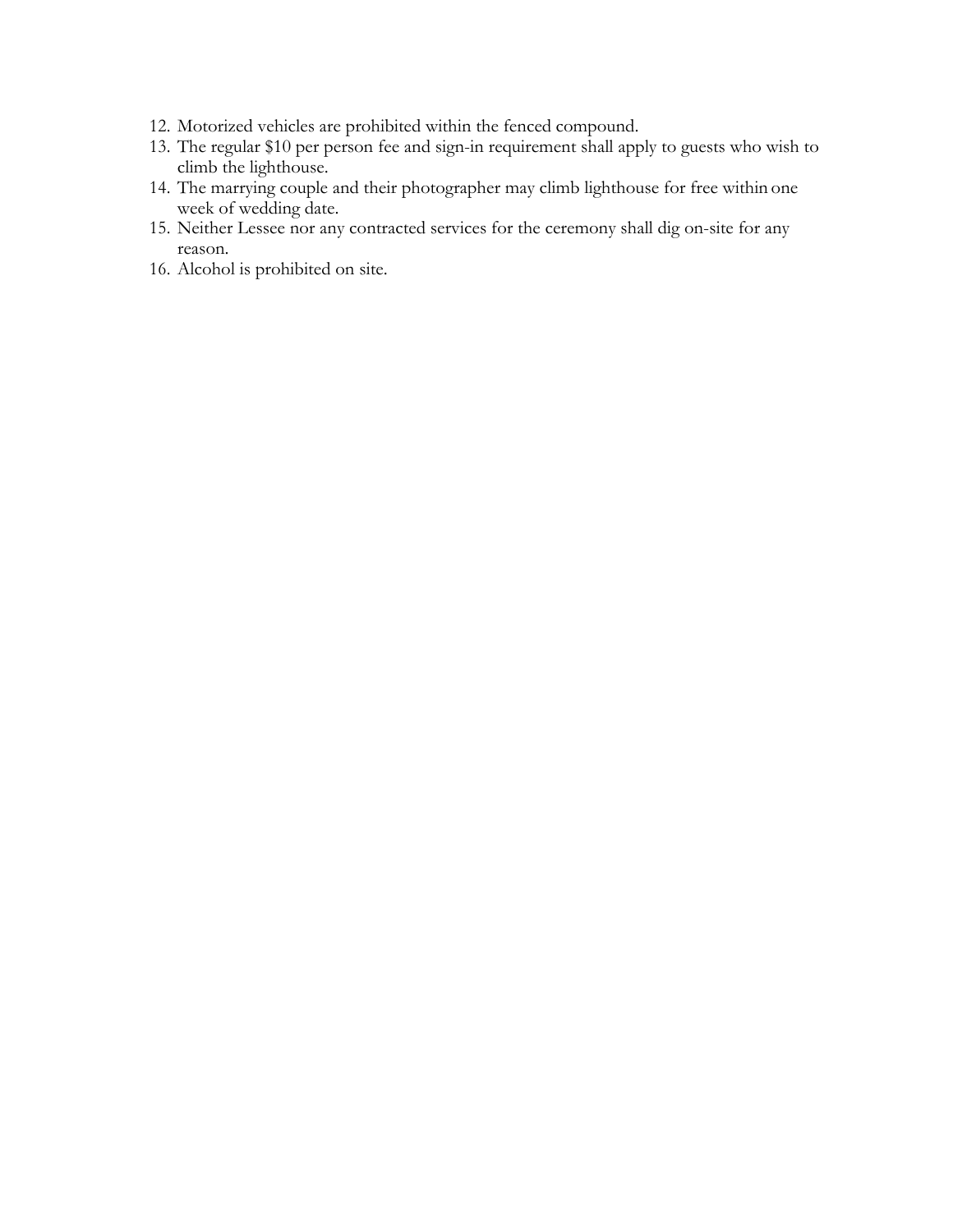# **Wedding Ceremony/Event Agreement**

*Currituck Beach Lighthouse*

THIS AGREEMENT is made and executed on the day of , 20 , by and between Outer Banks Conservationists, Inc., a nonprofit organization restoring and maintaining the Currituck Beach Lighthouse and compound in Corolla, N.C. and existing under the laws of the State of North Carolina, hereafter referred to as the "Lessor," and(name), of

\_\_\_\_\_\_\_\_\_\_\_\_\_\_(city\state), hereafter referred to as the "Lessee." The Lessee acknowledges and agrees to be bound by the following terms of this Agreement.

- 1. **FEES**: The Lessee hereby agrees to pay to the Lessor a fee of **\$500.00** for use of the premises as set forth in this Agreement. The fee is due upon execution of this Agreement. If the Lessor does not receive the executed Agreement and fees within 30 days of making a reservation, the Lessee will forfeit all rights to use the property.
- 2. **USE OF PREMISES:** The Lessee reserves the premises for (day of week), the day of  $\qquad \qquad 20$  The intended use of the premises is for a wedding ceremony/event, which is scheduled to begin at No other use of premises is allowed or allowable under the terms of this Agreement. Under the terms of this agreement, the Lessee is entitled to the use of a designated portion of the grounds. In no way will the event impede the flow of the public accessing the Lighthouse or Museum Shop via the brick walkways. Prior written approval from the lessor must be obtained if the Lessee intends to erect anything on the lawn areas (i.e. altar, arbor, etc.), and Lessee acknowledges that those structures are free-standing and that digging is prohibited. The Lessee expects that \_\_\_\_\_\_\_\_\_\_\_ persons will be in attendance at the function. The Lessee understands and acknowledges that the normal operating uses of the premises by the Lighthouse and Museum Shop are not superseded by this Agreement.
- 3. **DURATION:** Materials used for the event (chairs, tables, etc.) must be removed by 8:30 a.m. the following morning.
- 4. **SUPERVISION**: The Lessee agrees that the Lessor may supervise the function or activity at any time. All set-up and preparation for the function/activity shall be the sole responsibility of the Lessee. The Lessee also assumes full responsibility for the cleaning of the premises at the conclusion of its use and likewise assumes full responsibility for theft, damage, or clean up, repair, or maintenance necessitated by the use of the premises. Liability for such theft or damages, aside from ordinary wear and tear, shall not be limited to the amount of the fee received with this reservation.
- 5. **CLEAN UP**: Clean up shall consist of returning the premises and grounds to the condition in which they were found and said clean up must be completed at the conclusion of the function/activity, and within the duration of the rental as set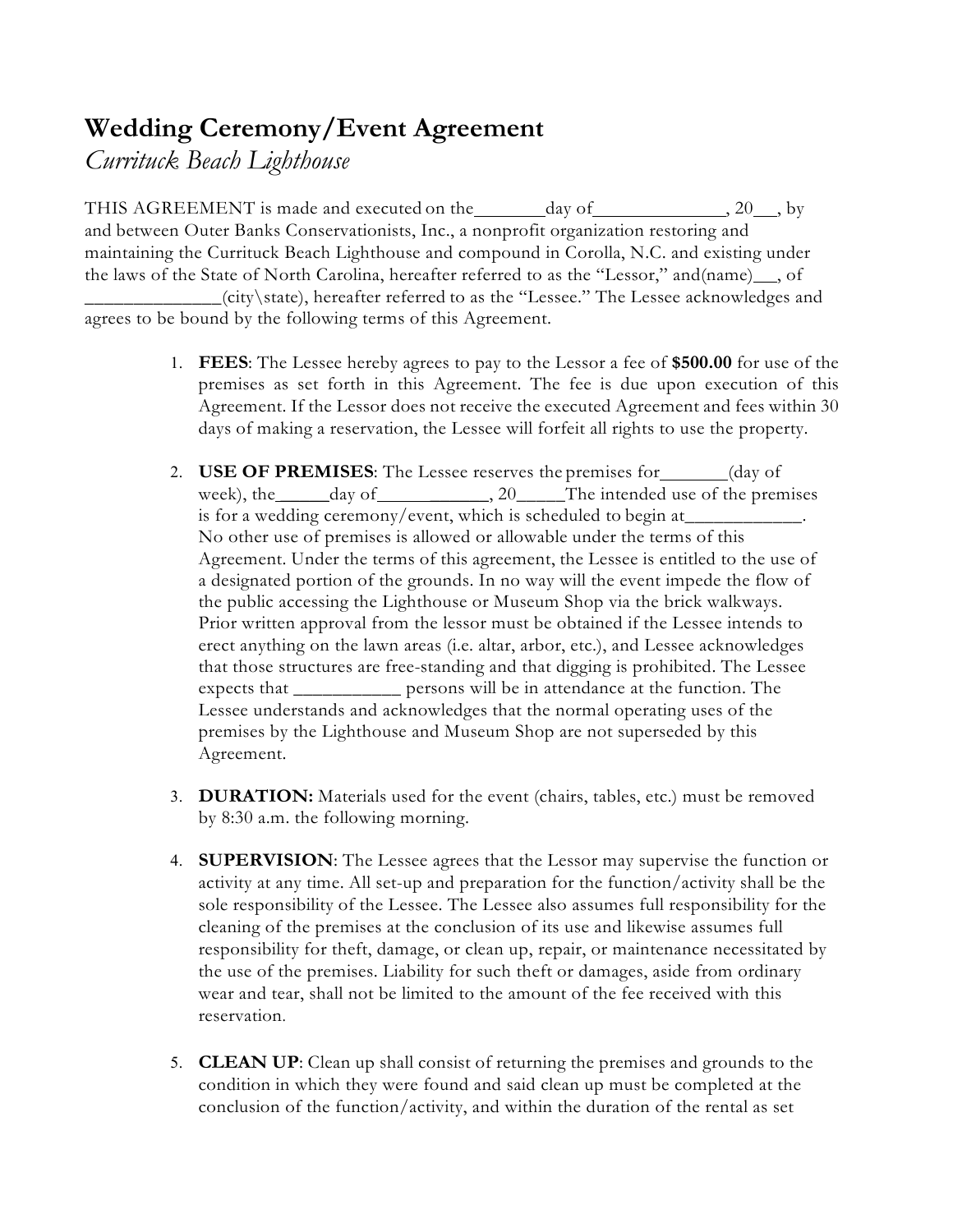forth in this agreement, unless other arrangements have been made and approved with the site manager in advance, as specified and documented in writing. The premises shall be inspected by a representative of the lighthouse staff following the clean-up, and the Lessee shall be notified within ten (10) days following the event of intent to assess the Lessee for expenses for additional clean-up or other damages.

- 6. **RELEASE OF LIABILITY**: The Lessee shall assume all responsibility and liability for any and all injury or damages that may arise from any accident that occurs in, on, or about the premises or any other area that is in control of the Lessee, or that occurred as a result of the Lessee's planned event. Further, the Lessee shall indemnify and hold harmless the Outer Banks Conservationists, Inc., the Museum Shop, their officers, agents, and employees, from all responsibility, against any and all claims made or filed by parties injured or damaged in an accident as provided herein or whose property is damaged or destroyed in an accident as provided herein.
- 7. **CANCELLATION**: The Lessee is required to give the Lessor timely notice of intent to cancel the reservation contained in this agreement in order to receive a rental fee refund. Money shall be refunded if said cancellation notice is given at least two weeks prior to the scheduled reservation date with the Lessor retaining a \$50 forfeiture fee. If the reservation must be cancelled due to unforeseeable circumstances such as weather, the full price of the ceremony (minus the \$50 forfeiture fee) will be reimbursed.
- 8. **RULES**: The following specific rules shall apply to the use of the premises:
	- A. Lessee shall not use the logos, trademarks, or other symbols associated with Currituck Beach Lighthouse or Museum Shop without prior written permission by the Lessor.
	- B. No loud or boisterous activities shall be permitted.
	- C. No decorations or other items shall be attached to or placed on the walls, window frames, windows, floors, doors, or any wooden areas. The site must be used as is. There will be no rearranging of benches, plants, etc. for the event.
	- D. The use of crepe paper and tape are expressly forbidden.
	- E. No dumping of ice is allowed on the porches, walkways, or lawns.
	- F. Portable music and bands are allowed.
	- G. Birdseed/flower petals may be used. Rice, confetti, and other man-made celebration materials may not be used.
- 9. **PAYMENT**: Checks can be made payable to Outer Banks Conservationists or OBC, Inc.